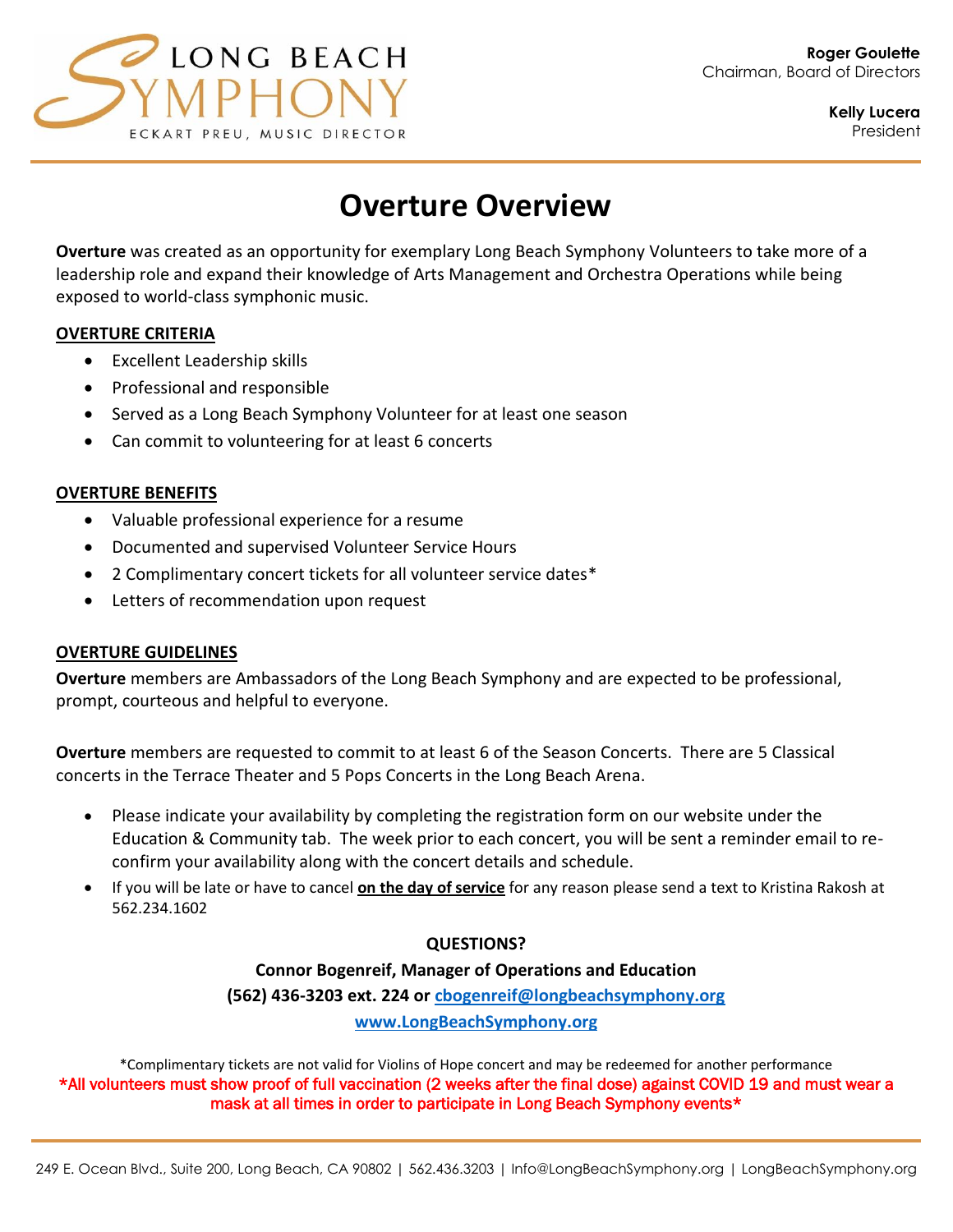

**Kelly Lucera** President

### **PATRON SERVICE GUIDELINES**

- $S = SMILE$
- E = EYE CONTACT
- $R = RESPECT$
- V = VALUE THE PATRON'S EXPERIENCE
- I = INITIATE CONTACT: ASK, "MAY I HELP YOU?"
- C = CREATE SERVICE SOLUTIONS
- $E = END$  WITH A THANK YOU!

### **CLASSICAL CONCERT PROCEDURES**

- Arrive on time and properly attired with a mask that covers your nose and mouth.
- Leaving personal items at home or in the car is suggested as there is no secure place to store things during the concert.
- Enter through the WEST lobby doors and check in with security for access to the building.
- **If you do need to bring personal items please be aware that new security measures require that your bag will be searched by security at the door. Bags must be smaller than 12"x12" to be allowed entrance.**
- Familiarize yourself with the area that you are assigned to and the House Ushers that are working near you.
- Know where the restrooms, elevators, box office and concession stands are located.
- Smile and greet patrons with a friendly *"Good evening,"* or *"Welcome to the Symphony"*
- If you have a patron with a ticket or seating issue, please refer them to a LBS House Manager, House Ushers or direct them to the Patron Services table in the middle of the lobby.
- If a patron needs any kind of physical assistance, find a House Manager or House Usher to help them. DO NOT touch them.
- If there is an emergency in your section, notify a House Manager, House Usher or any Long Beach Symphony staff immediately.
- CLASSICAL CONCERT SCHEDULE
	- 5:00 pm Overture members call time
	- 5:30 pm Overture members attend Front of House Orientation
	- 5:45 pm High School Volunteers call time
	- 6:00 pm An Overture member gives the Orientation for the High School Volunteers
	- 6:30pm Lobby doors open, Assigned seating begins
	- 8:00 pm Concert
	- 8:30 pm Excused, invited to stay for the remainder of the concert
	- 10:00 pm Approximate concert end time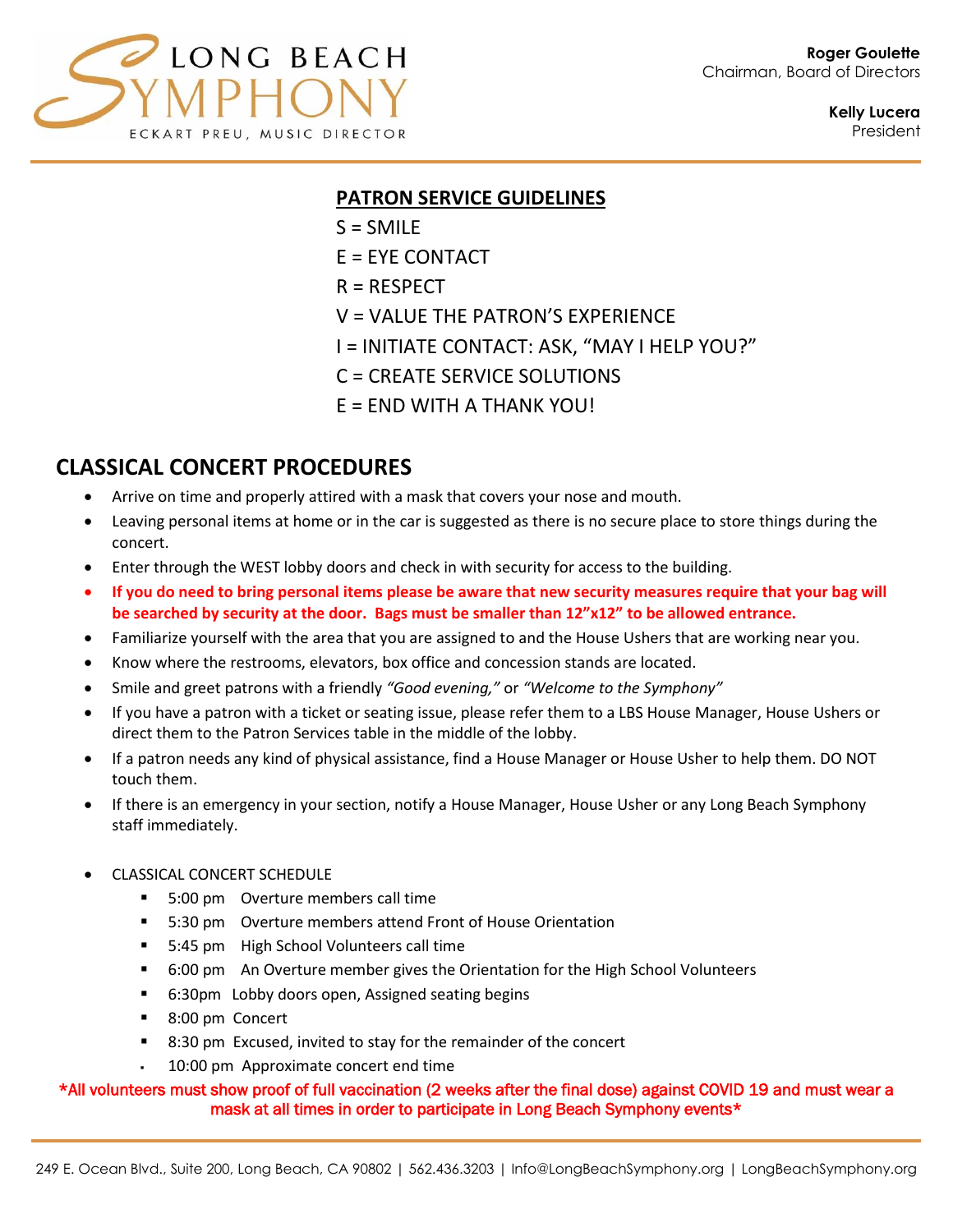

- PROFESSIONAL ATTIRE
	- $\circ$  Black pants or black skirt (Skirts should no shorter than 2" above the knee)
	- o Black or white shirt
		- (Boys should wear collared shirts, tucked into their pants.
		- Girls should have covered shoulders)
	- $\circ$  Nice, but comfortable, black shoes with black socks or nylons/leggings (No sneakers)
	- $\circ$  Prepare your clothing by ensuring it's clean, pressed and without holes or unraveled seams
	- o Wear an accurate watch if possible
- DUTIES
	- o Upon arrival at 5pm, check in with the House Manager, Kristina Rakosh
	- o Place signs according to diagram provided
	- o Bring program books from backstage out to Terrace Lobby
	- o Complete any program stuffing if requested
	- $\circ$  Familiarize yourself with the theatre, locate restrooms (including disabled restrooms), telephones, Assistive Listening Devices, exits, box office, patron services table, concessions, etc.
	- $\circ$  Inform House Manager of any issues that may need attention before opening doors– lighting, faulty seats, lost and found, etc.
	- o Confirm that no boxes or personal articles are left in public areas
- **ORIENTATION** 
	- $\circ$  The House Manager leads an orientation prior to each Classical Concert for Overture and House Ushers
		- This orientation includes information about the concert, timings, and late-seating instructions
	- o One member of Overture will summarize the orientation for the other High School Volunteers
	- $\circ$  Another Overture member will distribute complimentary tickets, collect stubs and return any extra tickets to the patron Services table
	- o After the orientation, Overture Members assign High School Volunteers to their location in the hall
- OPENING THE LOBBY
	- $\circ$  At 6:30pm the lobby should be in readiness for the patrons, the House Manager will give the cue to open doors
	- o Remember: *First impressions are lasting impressions*. Please make eye-contact, smile and say "Good evening"
	- $\circ$  Actively stand at the doors to the hall, smiling and ready to greet all incoming patrons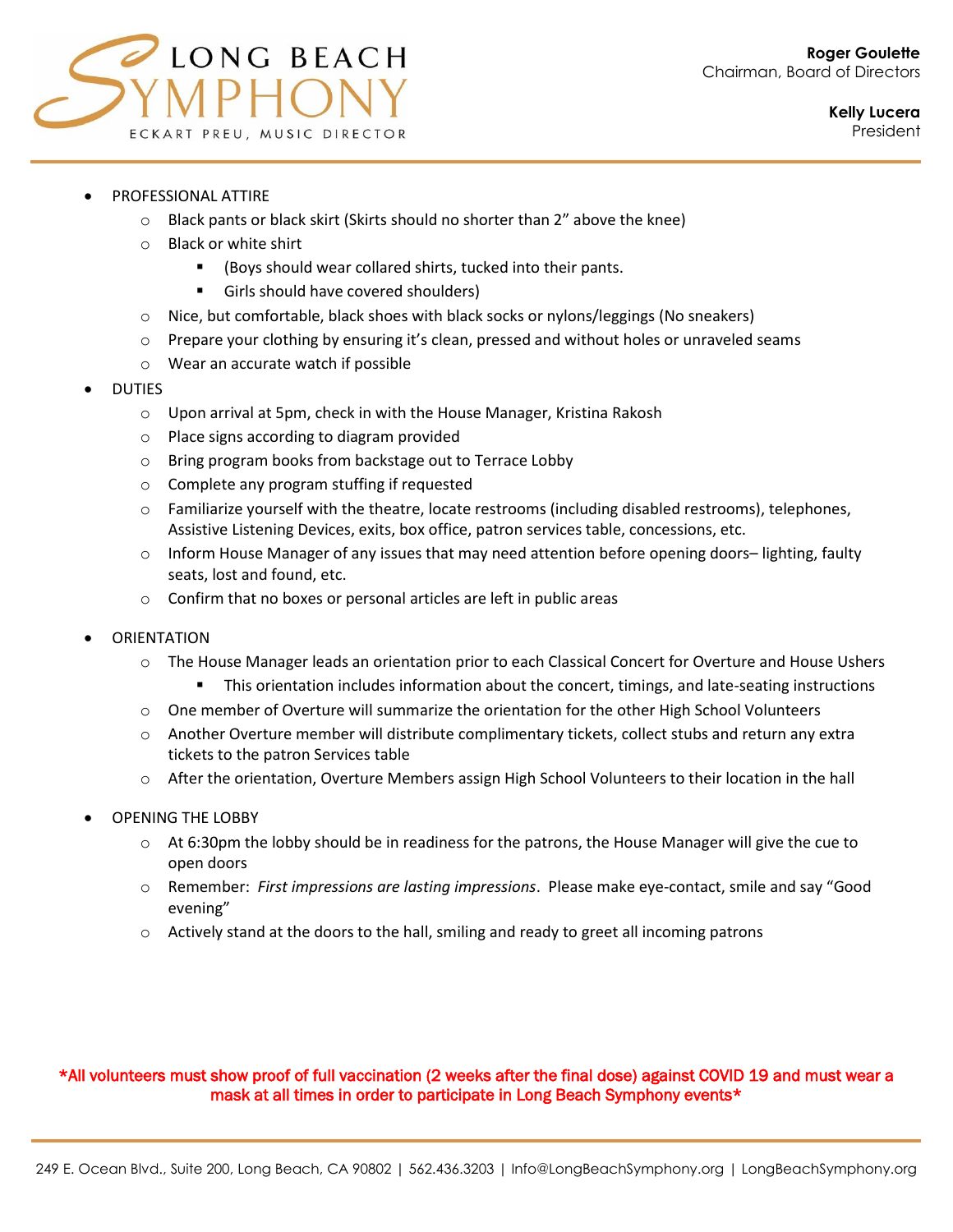

#### • PATRON SEATING

- o Unless otherwise noted, all concerts are ticketed with reserved seating
	- Actively meet the patrons and ask them if they need assistance finding their seat
	- **■** If they need help, read their tickets out loud before escorting them to their seat
- o Quickly return to the entrance area and look for the next patron to arrive
- $\circ$  If a seating problem occurs remain calm and helpful and do one of the following:
	- Contact a House Manager or House Usher
	- Refer the patron(s) to the Patron Services table in the center of the lobby
- $\circ$  Food and beverages are not allowed in the performance hall. Politely ask patrons to dispose of food and beverage prior to entering the performance hall
- o Notification Chimes
	- **•** There are 3 sets of chimes sound in the lobby before the concert notifying patrons the concert will soon begin: 15, 10 and 5 minutes prior to the concert start time
	- **EXTER 10** After you hear the chimes, please inform patrons that the concert is about to begin and guide them through the doors to their seats
	- As soon as the Concertmaster enters to tune, all doors should be closed **After assisting the House Ushers in closing the Theater doors, please go to your seats and enjoy the concert, at the intermission check with the House Manager to see if you are needed.**

## **POPS! CONCERTS PROCEDURES**

- POPS! Concert SCHEDULE
	- 9:00 am Call time
	- 9-10:30am Assist in dressing the tables
	- 10:30am Break
	- 10:45-12:00pm Complete dressing the tables
	- 12:00 pm Release by House Manager when job is complete
	- 6:00pm Security checks begin and lobby opens
	- 6:30pm Seating in main arena opens
	- 8:00 pm Concert
	- 10:00 pm Approximate concert end time